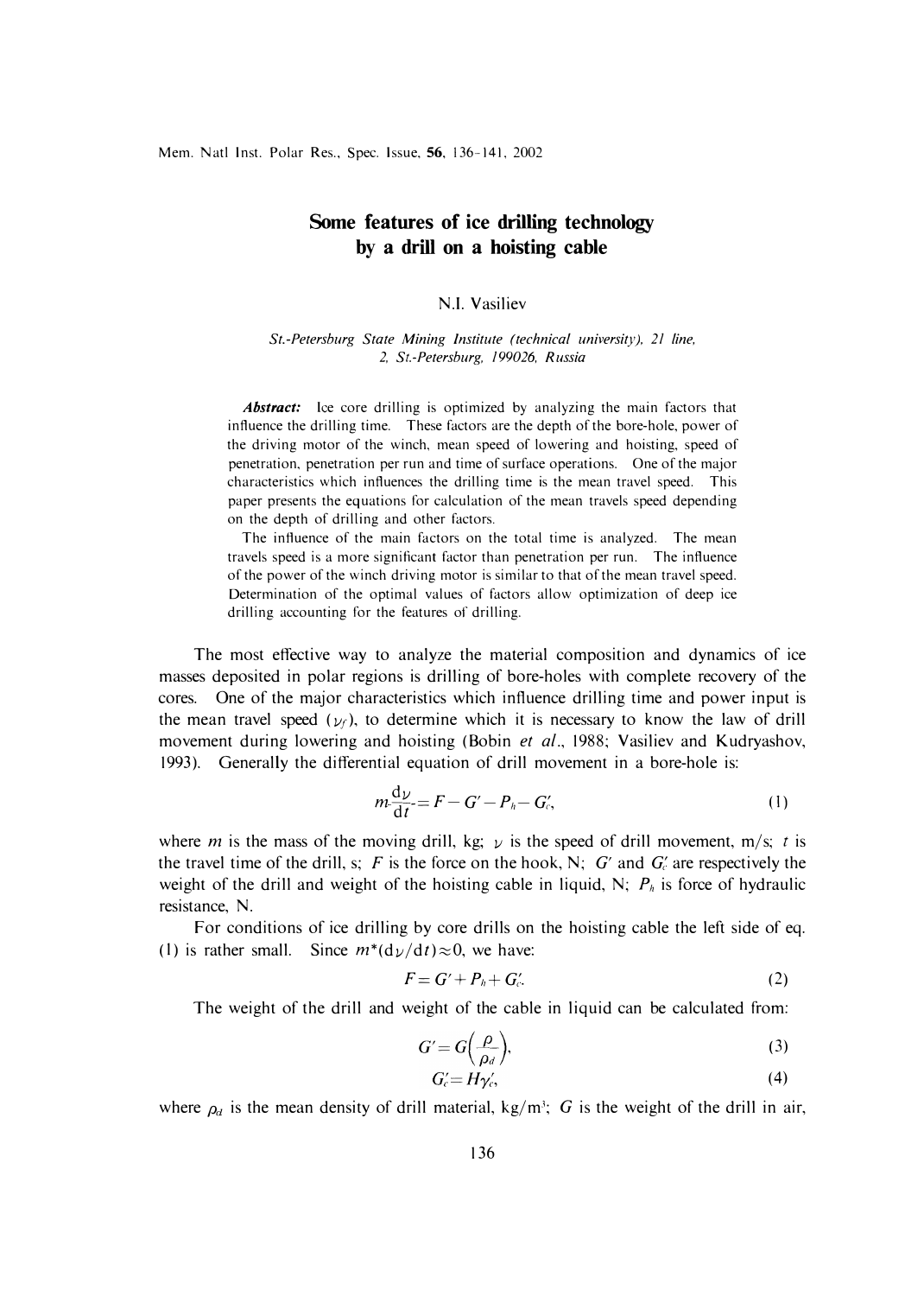kg;  $\rho$  is the bore-hole liquid density, kg/m<sup>3</sup>; H is the bore-hole depth, m; and  $\gamma_c$  is the weight of one meter of cable in liquid, N/m.

The force of hydraulic resistance during movement of the drill is determined from (Vasiliev and Kudryashov, 1993)

$$
P_h = \beta_1 \nu^{1.75},\tag{5}
$$

where

$$
\beta_1 = 4.62 \cdot 10^{-3} \left( 1.05 + 26 \frac{\delta}{d} \right) \left[ 1 + 1.63 \left( \frac{\delta}{d} \right)^{1.14} \right]^2 \nu^{0.25} \rho l d^{3.75} \delta^{-3} \left( 1 + \frac{\delta}{d} \right)^{-1.75}, \tag{6}
$$

where  $\delta$  is the radial clearance between the surface of the drill and walls of the bore-hole, m; d is the diameter of the drill, m; l is the length of the drill, m; and  $\nu$  is the coefficient of kinematic viscosity of the bore-hole fluid,  $m^2/s$ .

During hoisting the force  $F$  in eq. (2) can be determined from the following equation:

$$
F = \frac{N'}{\nu},\tag{7}
$$

where  $N'$  is the power of the winch, motor taking into account the coefficient of performance, W.

Having substituted  $(3)$ ,  $(4)$ ,  $(5)$  and  $(7)$  into eq.  $(2)$ , we obtain:

$$
N' = (G' + H\gamma_c')\nu + \beta_1\nu^{275}.
$$
\n(8)

The mean hoisting speed of the drill from depth *H* to the surface can be determined using integral calculus. But concerning speed eq. (8) is transcendental, so we solve it relative to depth  $H$ :

$$
H = H(\nu) = \frac{1}{\gamma_c'} \left( \frac{N'}{\nu} - \beta_1 \nu^{1.75} - G' \right).
$$
 (9)

It is possible to write the following equation:

$$
H_i \nu_{mi} = H_i \nu_{0i} + \int_{\nu_{0i}}^{\nu_{fi}} H(\nu) d\nu,
$$
\n(10)

where  $v_{mi}$ ,  $v_{0i}$  and  $v_{fi}$  accordingly mean, initial and final hoisting speed in run number *i*, m/s.

Hence,

$$
\nu_{mi} = \frac{H_i \nu_{0i} + \int_{\nu_{0i}}^{\nu_n} H(\nu) d\nu}{H_i},
$$
\n(11)

where

$$
\int_{\nu_{0i}}^{\nu_{\mu}} H(\nu) d\nu = \frac{1}{\gamma_c'} \Big( N' \ln \nu - \frac{\beta_1}{2.75} \nu^{275} - G' \nu \Big) \Big|_{\nu_{0i}}^{\nu_{\mu}}.
$$
 (12)

Limits of integrating  $\nu_0$  and  $\nu_f$  we can determine from eq. (8). If  $H=H_i$ 

$$
N' = (G' + H_i \gamma_c')_{\nu_{0i}} + \beta \nu_{0i}^{2.75}.
$$
 (13)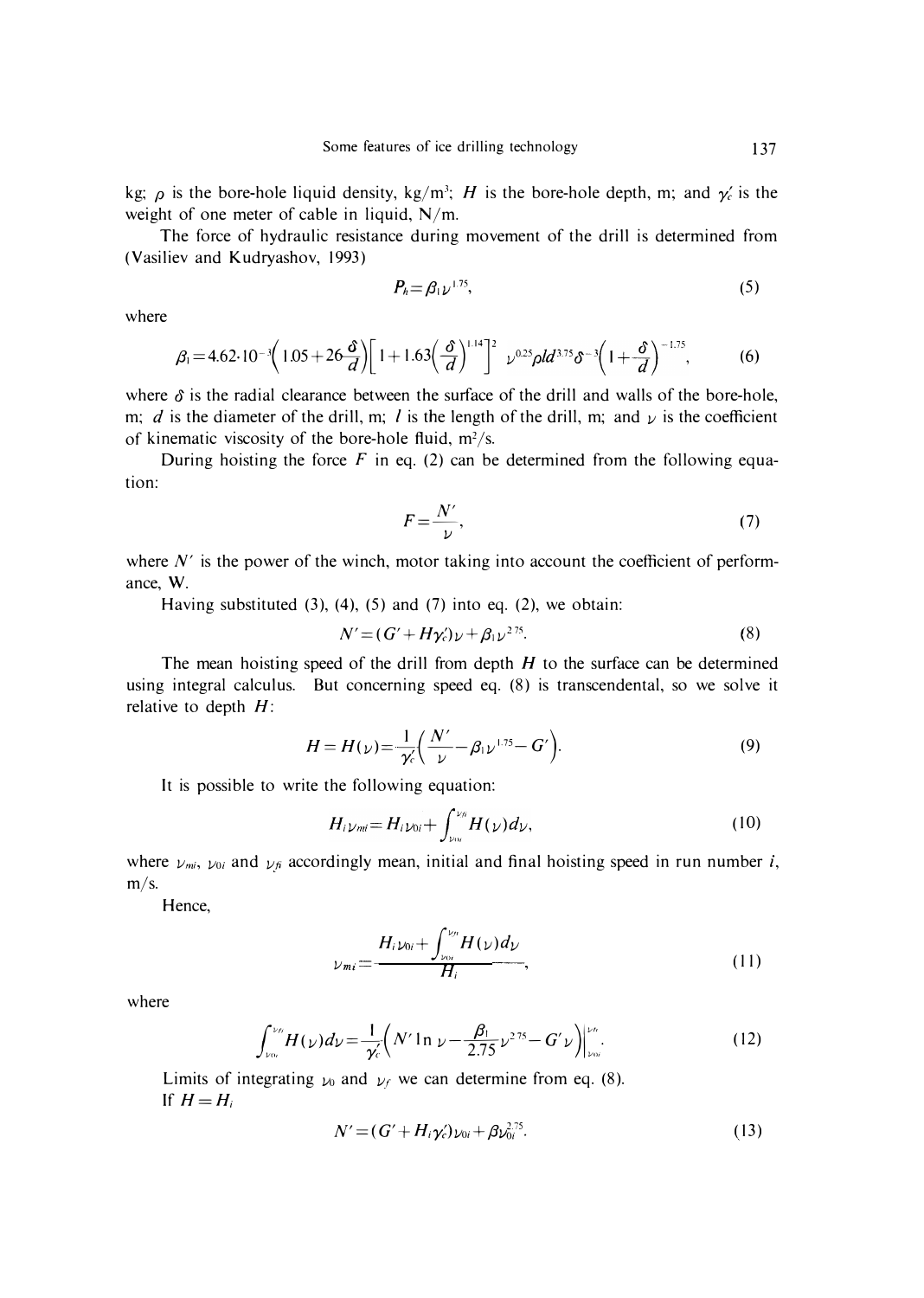N.I. Yasiliev

If  $H=0$ 

$$
N'=G'\nu_{f}+\beta_{1}\nu_{f}^{2.75}.\tag{14}
$$

Having substituted (12) in (11), we obtain the equation for the mean hoisting speed of the drill from depth  $H$ :

$$
\nu_{mi} = \nu_{0i} + \frac{1}{H_i \gamma_c'} [N'(ln \nu_f - ln \nu_{0i}) + (\nu_{0i}^{2.75} - \nu_{fi}^{2.75}) + G'(\nu_{0i} - \nu_{fi})]. \qquad (15)
$$

During lowering of the drill in the bore-hole the forces  $P_h$  and  $G'$  action the drill; hence eq. (2) will be:

$$
P_h - G' = 0. \tag{16}
$$

Taking account of (5) gives the equation for the lowering speed of the drill.

$$
\nu_{di} = \left(\frac{G'}{\beta_1}\right)^{0.57}.\tag{17}
$$

Knowing the mean speed of lowering and hoisting during a run, it is possible to determine the mean travel speed:

$$
\nu_{ii} = \frac{2H_i + h}{T_{di} + T_{ai}},\tag{18}
$$

where  $y_{ii}$  is the mean travel speed in run number i, m/s;  $T_{di}$ ,  $T_{ai}$  is the time of lowering and hoisting of the drill in run number  $i$ , s; and  $h$  is the penetration per run, m.

Neglecting h, as  $2H \gg h$ , we obtain:

$$
\nu_{ii} = \frac{2H_i}{T_{di} + T_{ai}} = \frac{2}{T_{di}/H_i + T_{ai}/H_i} = \frac{2}{1/\nu_{di} + 1/\nu_{ai}}.
$$
 (19)

The mean travel speed for a run is a function of bore-hole depth:  $y_1 = y(H)$ . Therefore mean trayel speed for the total drilling time of the bore-hole can be determined using a theorem of mean integral calculus<br>  $\int_{H_0}^{H_f} \nu$ 

$$
\nu_t = \frac{\int_{H_0}^{H_f} \nu(H) dH}{H_f - H_0}.
$$
\n(20)

During experimental drilling on Vavilov glacier on Severnaya Zemlya, the time of lowering and hoisting was measured (Bobin et al., 1988). The difference between experimental and calculated speeds of lowering and hoisting of the drill KEMS-112 at values of radial clearance from 0.002 to 0.014 m does not exceed 11%.

From analysis of eq. (19) we conclude that the increase of travel speed for one run and for the total drilling time of the bore-hole is not effective in case of increase of one speed (speed of lowering or speed of hoisting) only, because  $y_{di} \rightarrow \infty$  as  $y_{ai} \rightarrow 2y_{fi}$ , and *vice versa.* Hence, simultaneous increase of  $y_{di}$  and  $y_{ai}$  is necessary. This is possible due to the decrease of force of hydraulic resistance, the value of which depends on the radial clearance (Vasiliev and Kudryashov, 1993).

The decrease of hoisting time due to increasing of hoisting speed requires increase of winch driving motor power.

Let's look at the influence of radial clearance and power of the winch driving motor

138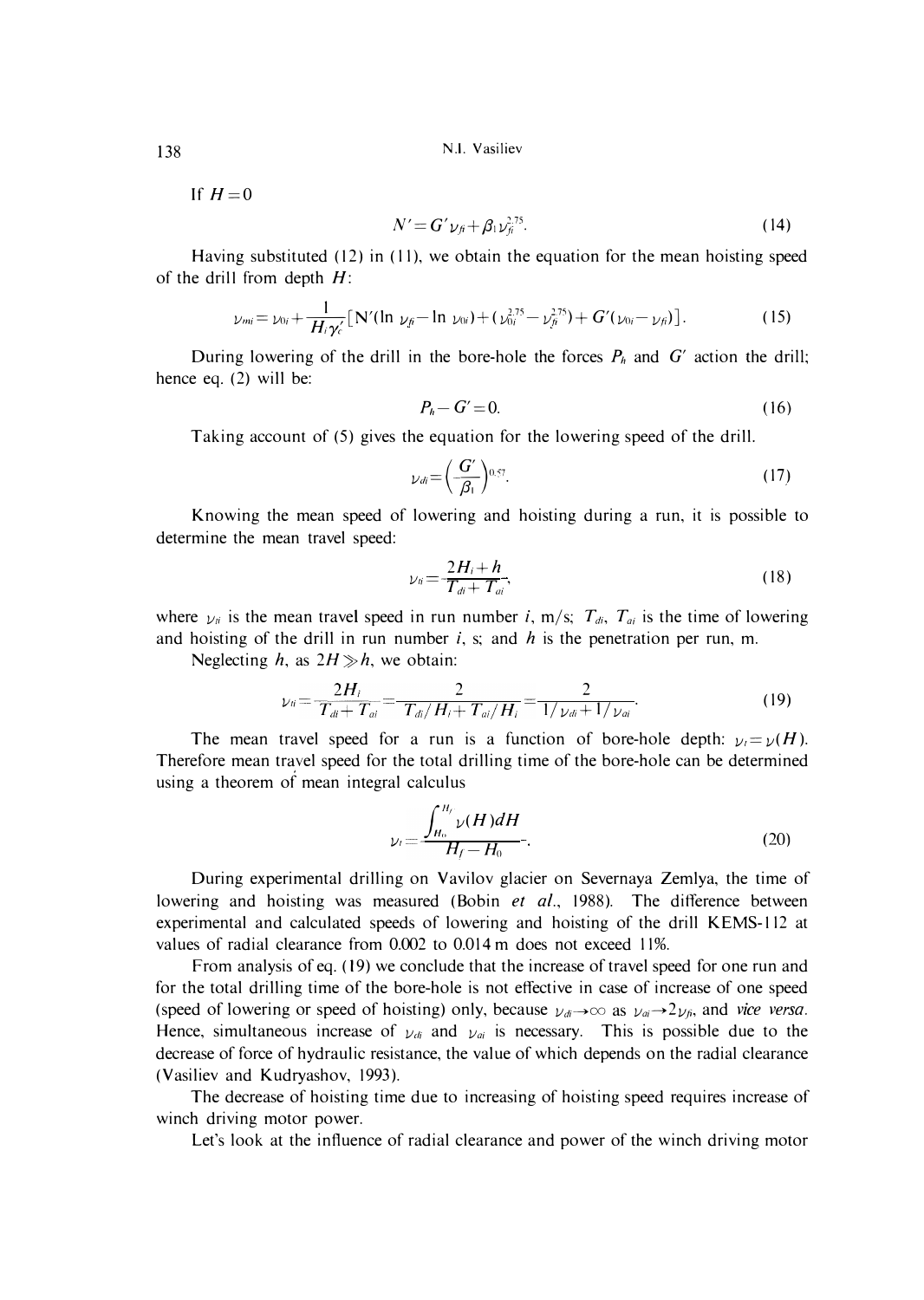on mean travel speed during deep drilling to 4000 m depth at Vostok station (East Antarctica) by an electromechanical drill KEMS-l 12 with the following characteristics (Kudryashov *et al.*, 1994):  $d = 0.108$  m;  $l = 13$  m;  $G' = 1800$  N;  $\nu = 3.10^{-6}$  m<sup>2</sup>/s;  $\rho = 825$ kg/m<sup>3</sup>;  $\gamma' = 7.54 \text{ N/m}$ ;  $\eta = 0.75$  ( $\eta$  is coefficient of performance of the winch driving motor).

Experience in deep ice drilling demonstrates that for secure drilling the travel speed of drill movement in a bore-hole, especially during lowering, should be limited. In deep drilling it is possible to choose the maximum speed of  $\nu_{max} = 1$  m/s. At constant power of the winch driving motor, the speed of drill movement in some intervals can exceed l m/s. Hence, limitation of hoisting speed is possible due to decrease of winch driving motor power. This will work at below nominal power.

The boundary values of radial clearance for which the instantaneous speed of hoisting in separate intervals of the bore-hole exceeds I m/s, depending on the winch driving motor power, are the following: 30 kW 4 mm; 20 kW 4.5 mm; 10 kW 6 mm and 5 kW IO mm. In the last case, limitation on hoisting speed occurs at any power of the winch driving motor. The analysis of results shows that these limitations of hoisting speed brings some changes to the dependence of mean travel speed on the radial clearance and power of the winch driving motor.

The solid curves (Fig. la) correspond to the case with limitations of the hoisting speed, while dotted lines correspond to the case without limitations. At values of radial clearance below boundary values the full lines and stroke lines at the same power are merged to one line.

At the limiting travel speed, curves which correspond to powers of 20 and 30 kW practically merge in one line. In Fig. lb the curves of mean travel speed versus power of the winch driving motor in the range of radial clearance from 0.002 up to 0.01 m are shown.



*Fig. 1. The mean travel speed versus: a: radial clearance (Solid lines-at* l./max **=** *1 m* / *s; Dashed lines-without limitation of hoisting speed); b: winch driving motor power.*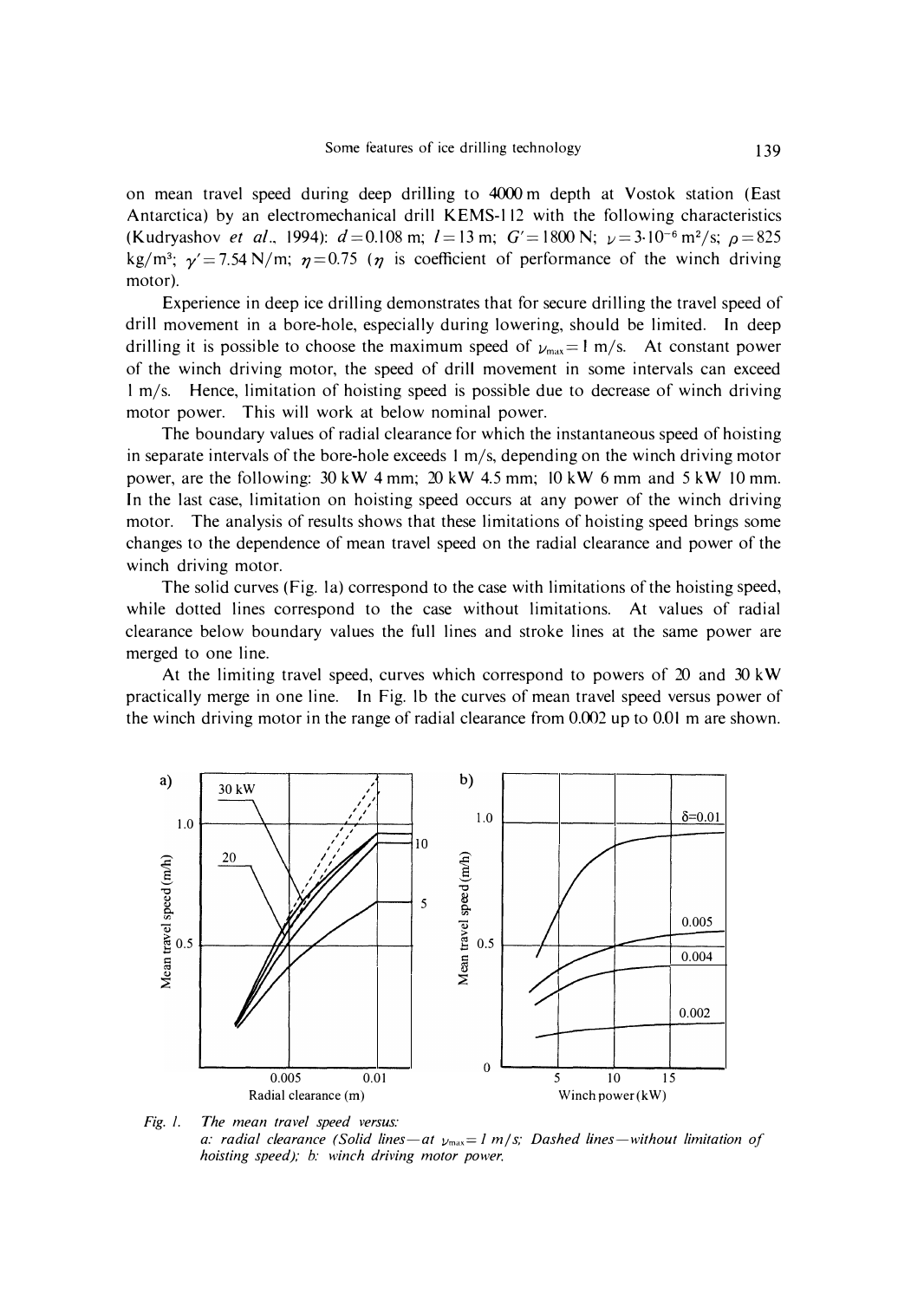It is obvious that increase of power of the driving motor to more than 15 kW is not effective, because it brings growth of the mean travel speed of not more than 3%. The range of mean travel speed at bore-holes with depths more than 1000 m is from 0.5 up to 1.0 m/s (Bobin *et al.,* 1988). Then the range of radial clearance corresponding to these speeds will be from 0.005 to 0.01 m at driving motor power of more than IO kW.

Increase of the radial clearance promotes the growth of the mean travel speed, and at the same time causes increase of the bottom space and, hence, the amount of ice chips. Increase of the quantity of ice chips is will reduce the drill penetration per run. The increase of the bottom space at constant power of drill driving motor will reduce the mechanical rate of penetration.

Thus, the value of the radial clearance affects the drilling characteristics; specifically mean travel speed and mechanical rate of penetration. To estimate the influence of the radial clearance on the overall drilling time to depth *H,* we can use the following equation (Bobin *et al.,* 1988):

$$
T = \frac{H^2 - H_0^2}{h_{\nu_t}} + \frac{H - H_0}{h} T_s + \frac{H + H_0}{\nu_m} \,,\tag{21}
$$

where *T* is the bore-hole drilling time, h; *H* is the depth of bore-hole, m;  $H_0$  is the initial depth of the bore-hole, m;  $h = h(\delta)$  is penetration per run, m;  $v_i = v(\delta, N)$  is mean travel speed m/h;  $T_s$  is time of surface operation per run, h;  $y_m = \gamma(\delta)$  is mechanical rate of penetration, m/h.

The results of calculations using eq. (21) at  $T_s = 0.25h$  (Bobin *et al.*, 1988) are shown in Fig. 2. These calculations were done for two cases: first, drilling with limitation of maximum speed of drill movement to  $1 \text{ m/s}$ , and second, without limitation. In the case of drilling with limitation of travel speed of the increasing of the radial space up to 10 mm



*a: radial clearance at*  $v_m = 20$  *m/h (Solid line—with limitation of travel speed at*  $v_t =$ *l* m/s; Dashed line—without limitation of travel speed); b: winch driving motor power *at*  $v_m = 20$  *m*/*h* with limitation of travel speed at  $v_i = 1$  *m*/*s.*